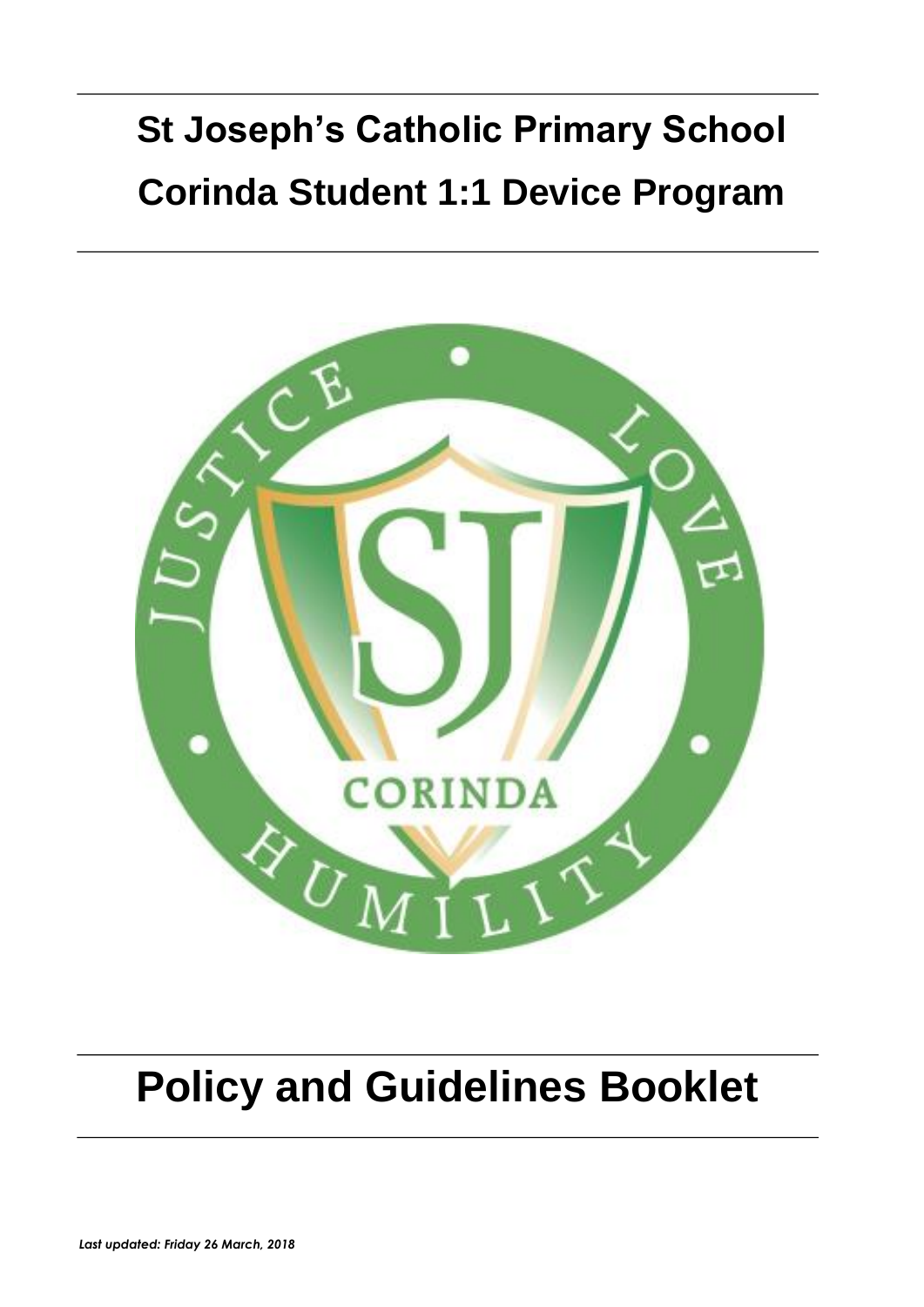### **WHAT IS A 1:1 DEVICE PROGRAM?**

The 1:1 Mobile Device initiative is an exciting opportunity to provide "anywhere-anytime learning" for our students and to develop the ICT capabilities that are required for students to be confident and competent digital citizens. Students will be engaged in learning activities which enable them to construct knowledge, collaborate and communicate, problem-solve in a real world context, be innovative and self-regulate their learning. At the same time, they gain valuable 21st century skills that will be beneficial throughout their lives and careers.

## **1:1 DEVICE PROGRAM – AN EDUCATIONAL AND CATHOLIC IMPERATIVE**

*As a Catholic Christian community, we educate all to live the gospel of Jesus Christ as successful, creative and confident, active and informed learners empowered to shape and enrich our world.*

(BCE Learning and Teaching Framework 2012)

The Australian Curriculum reflects the Melbourne Declaration on the Educational Goals for Young Australians (MCEETYA 2008) that young people are entitled to develop the knowledge, skills and confidence to make ICT work for them at school, at home, at work and in their communities.

The Australian Curriculum describes specific knowledge, understanding and skills about technology and its use in ways that are interactive, multimodal and provide flexibility across contexts and audiences. Ways to use, share, develop and communicate with ICT are named within the content of individual Learning Areas of the curriculum and the use of ICT is integrated across all Learning Areas through the ICT General Capability.

Catholic Education is called to meet the challenges of learning in a digital age. Expressed in the words of Pope Francis, "*The revolution taking place in communications media and in information technologies represents a great and thrilling challenge; may we respond to that challenge with fresh energy and imagination as we seek to share with others the beauty of God".*

*(Pope Francis: 2014)*

21st century education integrates technologies, engaging students in ways not previously possible, creating new learning and teaching possibilities, enhancing achievement and extending interactions with local and global communities."

*MCEETYA – Contemporary Learning: Learning in an Online World (2005)*

Learning and living are not two separate endeavours that students engage with in isolation. Technologies and their uses are pervasive across all areas of our society and modern living. In response, we need to ensure that learning can take place in flexible, resource-rich environments where technology supports connected, real life and real time learning and teaching.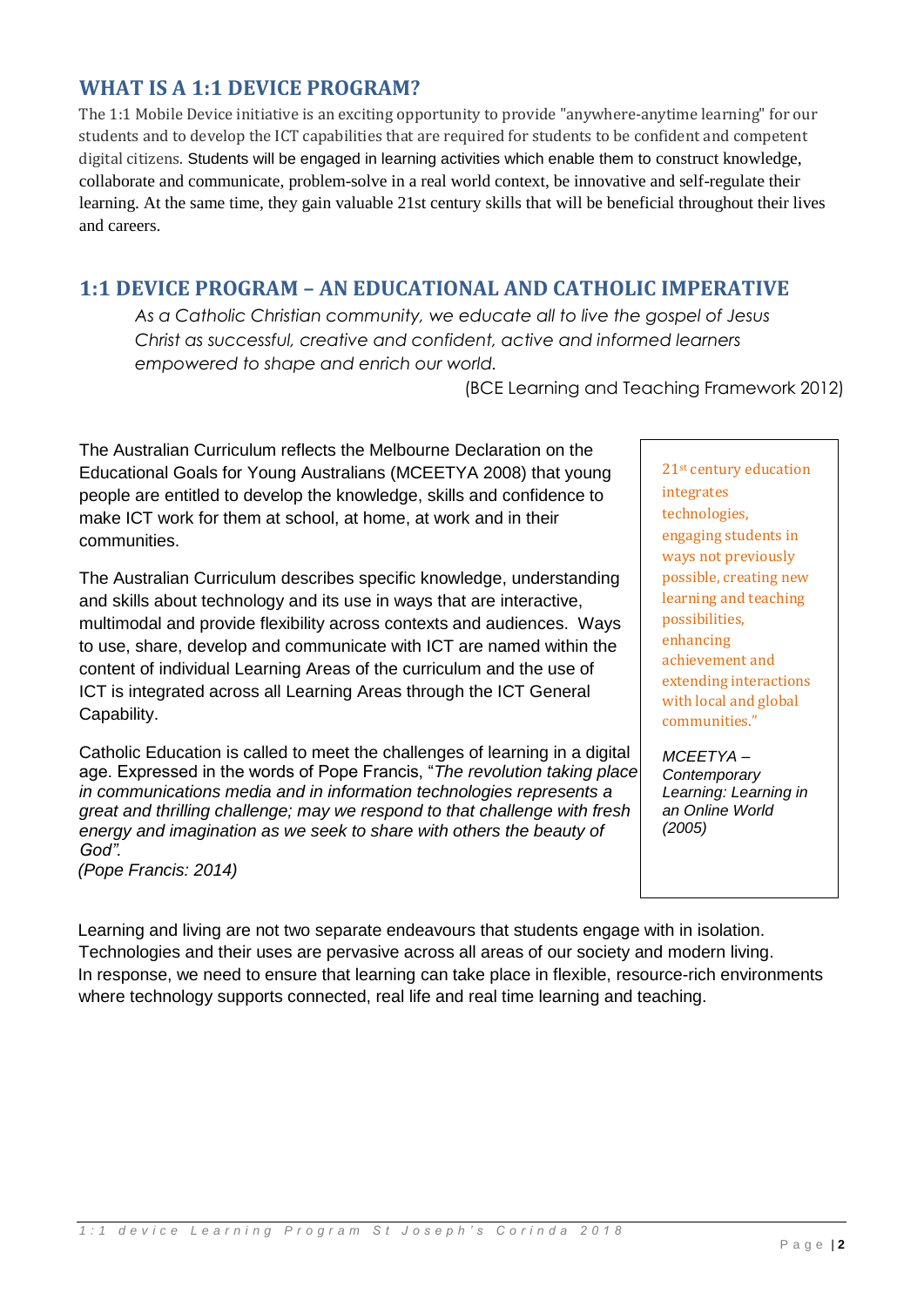## **Educational Opportunities for a 1:1 Laptop Learning Program**

Contemporary learning environments offer flexibility and opportunities for collaboration, independence and connectivity to global resources. This sort of anytime, anywhere learning is supported by access to portable technologies (e.g. iPads or laptops). The Brisbane Catholic Education approach is developed out of the following emerging issues, related to the 1-1 program and implications for contemporary learning and teaching in all schools in Brisbane Catholic Education.

#### **Learning and Teaching:**

• Learners and teachers create contemporary learning environments and quality learning outcomes as they shape and enrich their own and others' worlds.

• Teachers use contemporary resources in a balanced approach to deliver the Australian Curriculum.

• Brisbane Catholic Education is establishing access to teacher and student online learning and teaching environments and content.

#### *This is underpinned by the following assumptions:*

• The world of students within and beyond the school is connected by the use of contemporary information processing, communication and collaboration tools.

• Teachers engage in continuous learning to enhance their professional practice and the practices of their students.

• School and organization leaders create the conditions that enable the vision to be realized.

• Planning and resourcing is future focused and flexibly delivered within the learning context of the school.

• Accountability and improvement are reviewed through the School Cyclical Review process.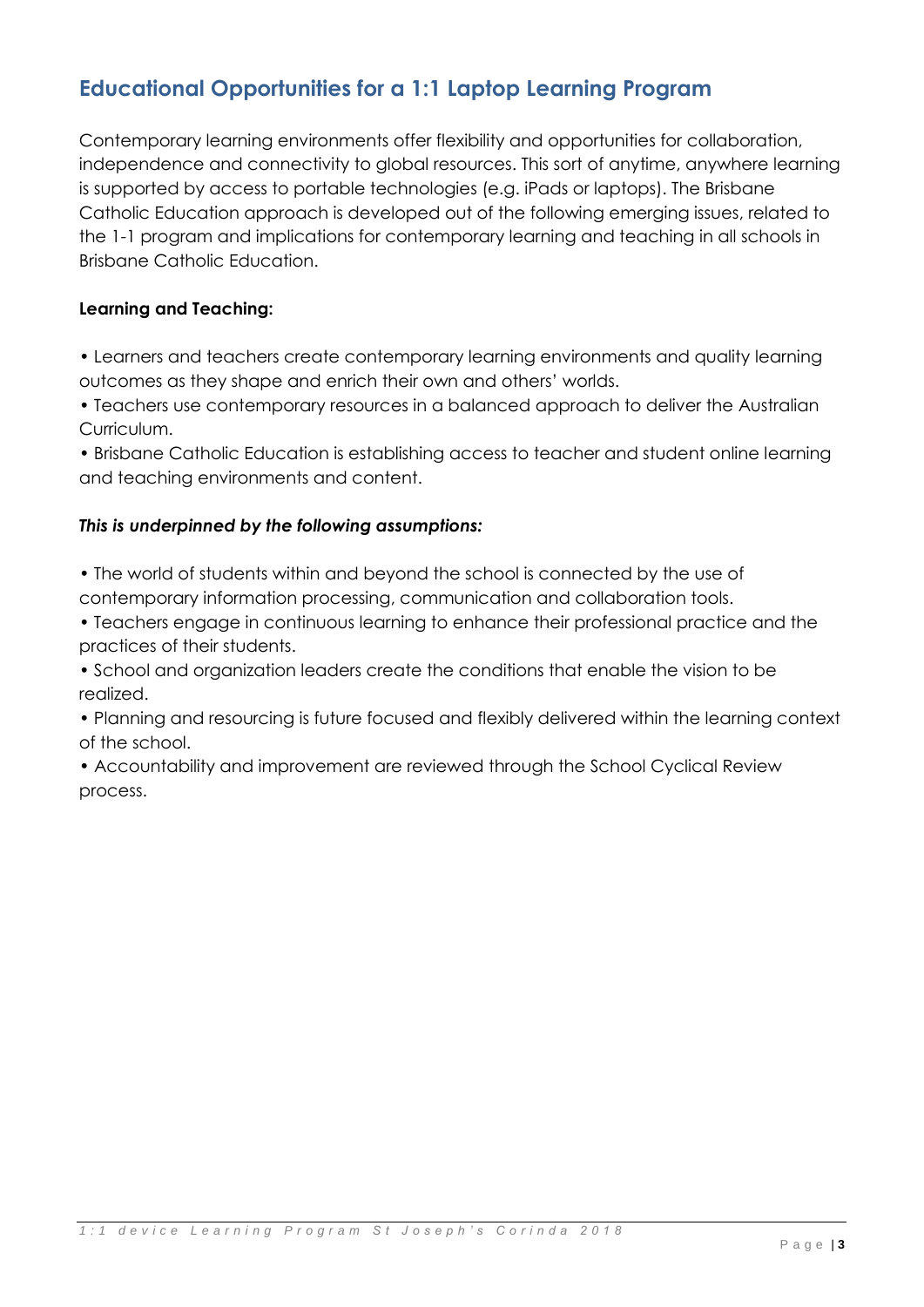## **St Joseph's vision for learning**

The St Joseph's vision for learning is that all students understand what it is to be an effective learner in order to achieve success. St Joseph's provides opportunities for students to be collaborative, creative, capable, reflective, active and informed learners in accordance with the Australian curriculum.

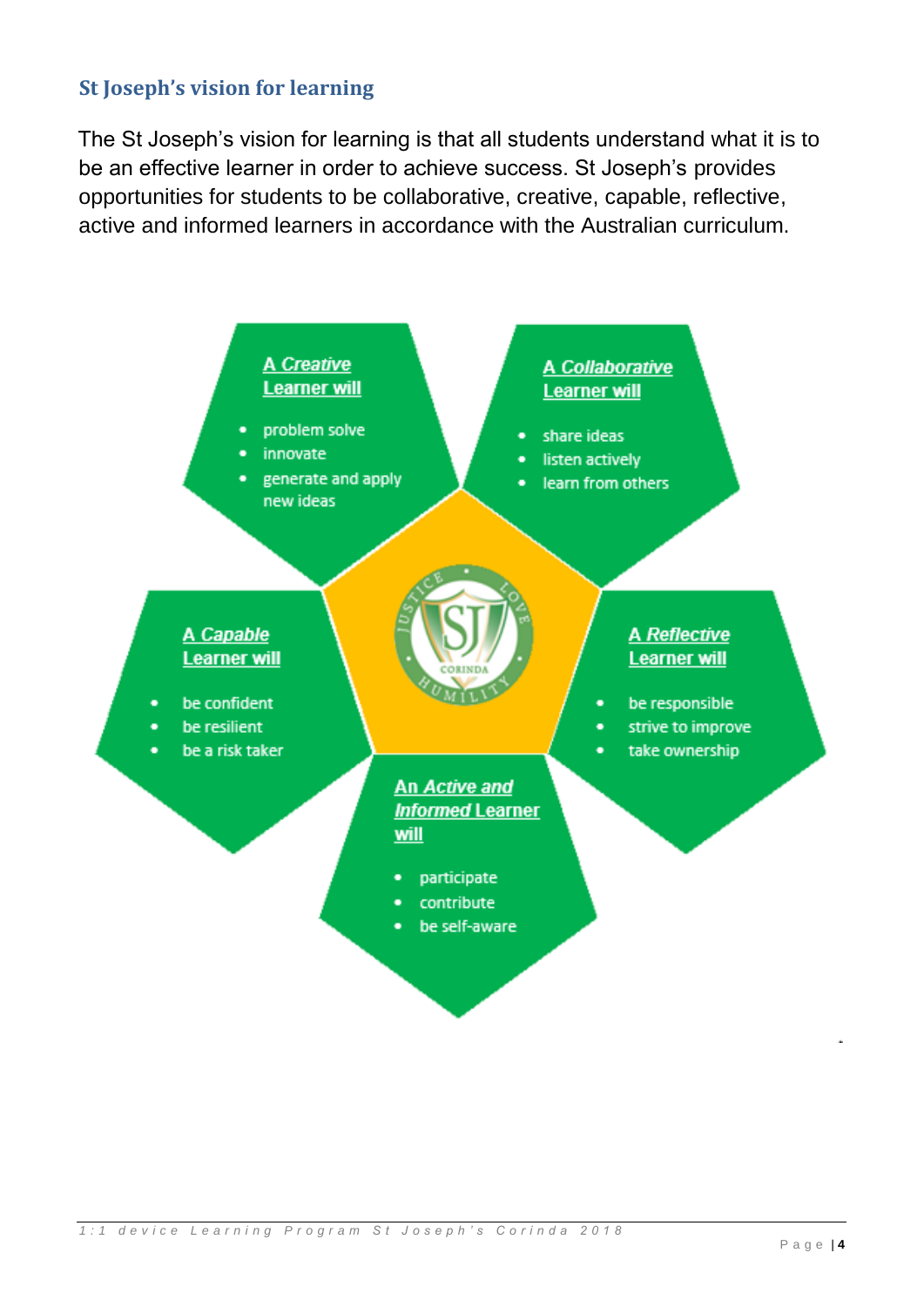## **1:1 Laptop Learning Program at St Joseph's Catholic Primary School, Corinda**

Students at St Joseph's participate in a 1:1 Laptop Learning Program from Year Four. Each Year 4 student will be issued with a laptop for their educational use whilst enrolled at the school from Year 4 until the end of Year 6. The laptop will remain the property of the school. Please note, this is a role out process: Year 4 in 2019; Year 4 and 5 in 2020; Year 4,5 & 6 in 2021.

## **The roles of the school, students and parents**

The roles of the school, students and parents in St Joseph's Corinda 1:1 Laptop Learning Program are outlined below, with the associated actions and responsibilities listed in the following section.

#### **The role of the School**

The school provides leadership (vision, planning and management) to ensure that the 1:1 Laptop Learning Program is driven by an educational imperative, focusing on successful learning outcomes and supporting the school's vision for learning. School leadership continue to work with teachers to create contemporary learning environments that allow students to learn. This will include engaging teachers in continuous learning to enhance their professional practice. The school plans for and manages the technical environment and functional aspects including security, to ensure the program's success.

#### **The role of the Students**

Students understand that the primary purpose of the 1:1 Laptop Learning Program is to support their learning. Students use technology in their learning to investigate, collaborate and communicate in a safe and responsible way that reflects good digital citizenship.

#### **The role of Parents/Caregivers**

As with all aspects of learning, the school values parent and community engagement and the important role this plays in achieving successful outcomes. Parents/Caregivers are the first educators of their children and have a vital role to play in their child's learning. Working in partnership with the school will help to ensure the success of the 1:1 Laptop Learning Program. Parents have an important role in the co-education of their child about issues related to the care of technology and its safe and responsible use. Parent/Caregivers support the school by maintaining an active interest in their child's learning, including understanding how technology is being used to support learning in the classroom and at home. Parents also have a role in meeting financial obligations associated with the school's technology levy.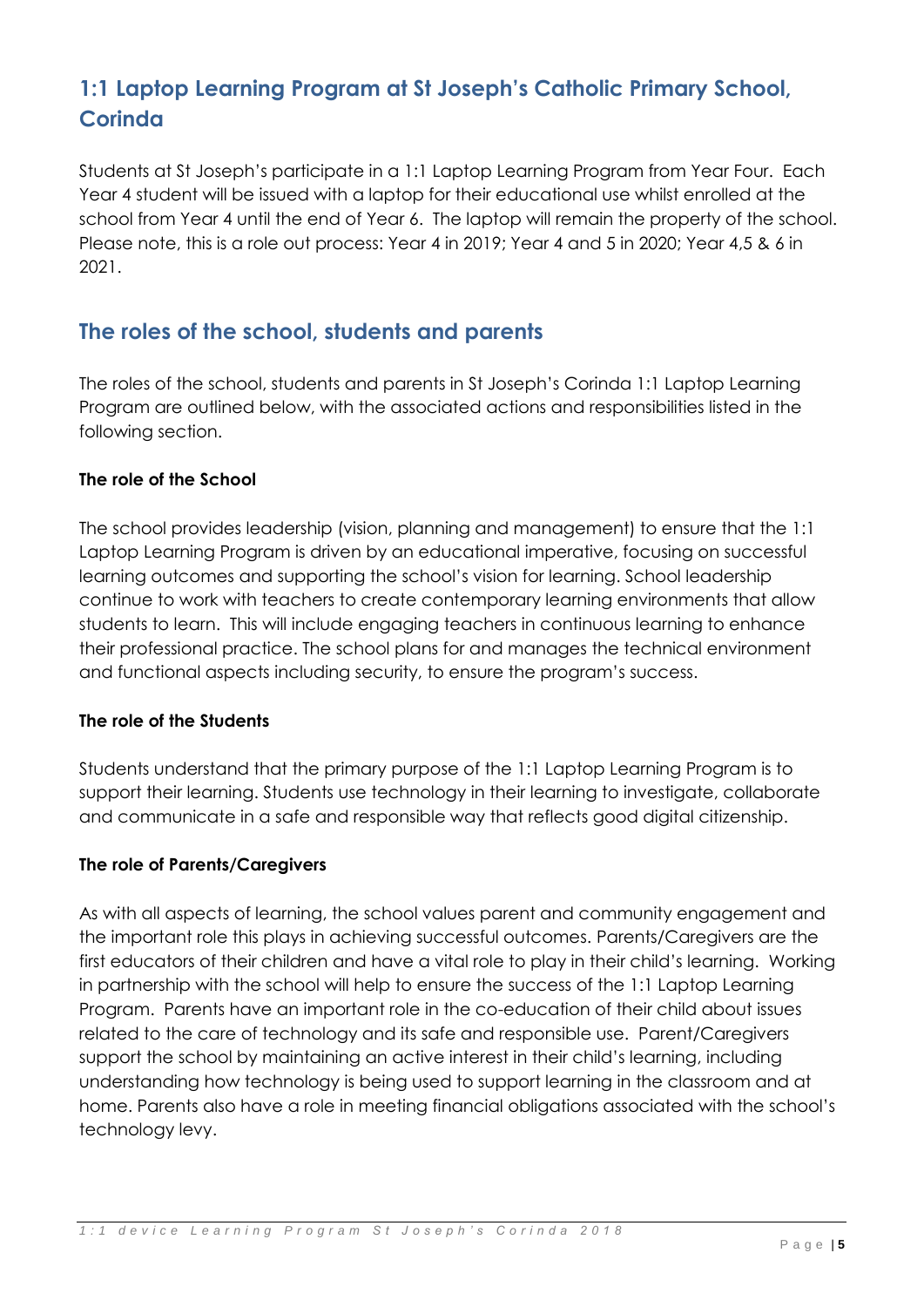## **School, Student and Parent/Caregiver Responsibilities and Actions**

#### School Responsibilities and Actions

The school is responsible for providing leadership for the 1:1 Laptop Learning Program and school leaders play an integral role in this leadership. Effective leadership plans for and manages considerations related to successful learning; professional practice; parent and community engagement; as well as technical environment and functional aspects. Responsibilities and actions for the school in relation to the 1:1 Laptop Learning Program include:

#### • **Successful Learning**

- o Creating the conditions that enable the school's vision for learning to be realised.
- o Ensuring that the 1:1 Laptop Learning Program is driven by an educational imperative, focusing on successful learning outcomes.
- o Creating learning environments that enable connected, real life learning, within which technology is used flexibly and innovatively to improve learning.
- o Ensuring alignment with other school policies including behaviour, in particular ensuring that students are supported to use technology safely and responsibly.

#### • **Professional Practice**

- o Ensuring that teachers engage in continuous learning (through professional learning and sharing) to enhance their professional practice and the practices of their students.
- o Ensuring decisions are informed by evidence of impact on learning, including how technology supports students to develop the dispositions necessary for a successful future.

#### • **Parent and Community Engagement**

- o Providing parents/caregivers with information that enables them to be involved as key partners in learning, including through the 1:1 Laptop Learning Program.
- o Providing parents with information about the logistics of the 1:1 Laptop Learning Program, including costs, parent and student responsibilities and related policies and procedures.

#### • **Technical Environment and Functional Aspects**

- o Driving responsible stewardship by ensuring decision making processes are collaborative, transparent and accountable.
- o Planning for and managing safe and connected learning environments. Elements include ensuring:
	- Appropriate device selection and support, network infrastructure and system access;
	- Access to software that will support learning and data management/storage, which adhere to safety and privacy principles;
	- Technical support to assist students to manage the laptop and keep it operational;
	- Clear operational procedures which support the teacher to manage technology in the classroom. This include the right to inspect students' laptop.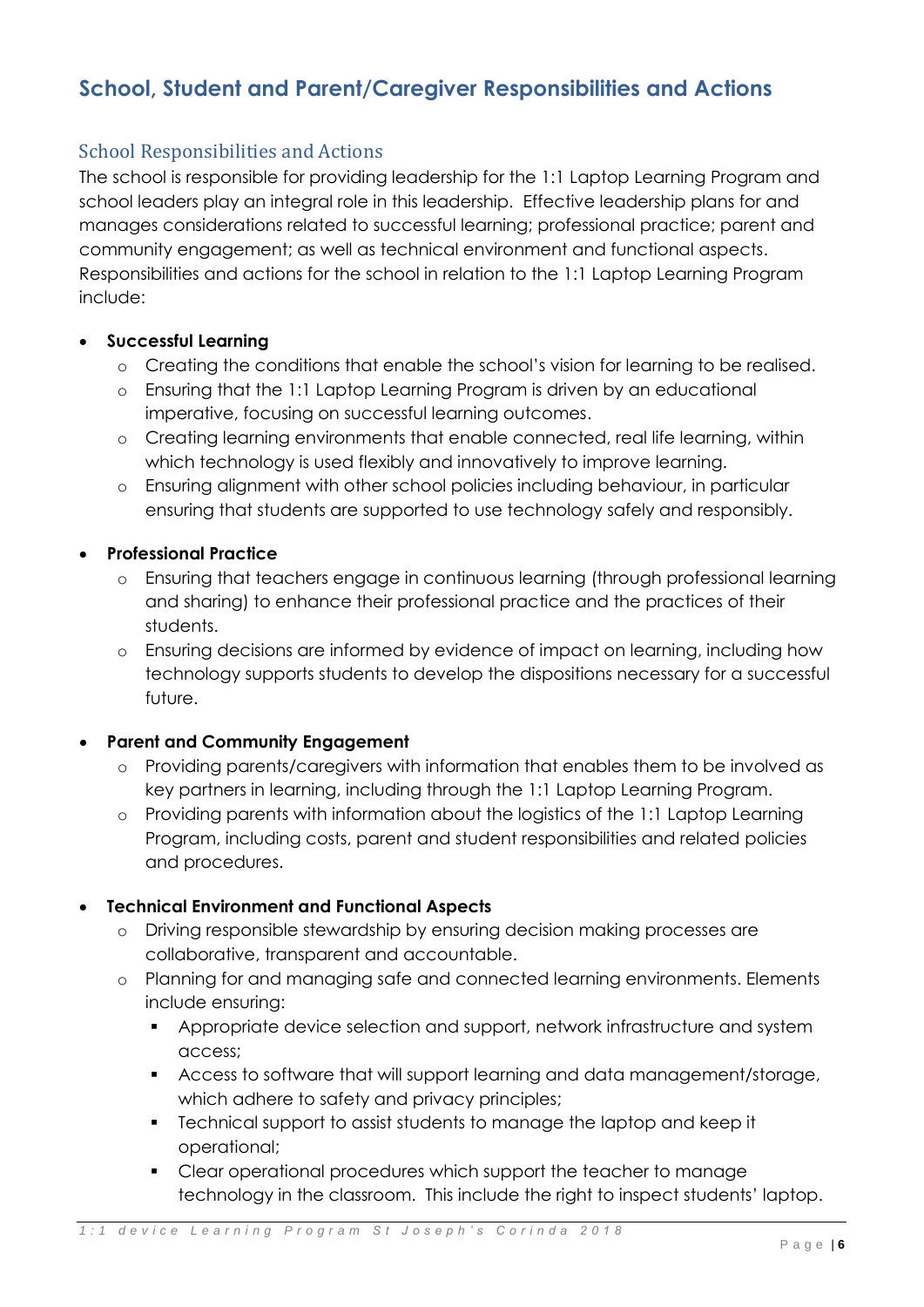#### Student Responsibilities and Actions

Student responsibilities and actions in relation to the 1:1 Laptop Learning Program include:

#### • **Educational Purpose**

o Being active participants in their learning and their use of laptops for educational purposes. This extends to the use of the school network, including the internet and all associated infrastructure as well as ensuring that non educational software (where permitted) or data, does not inhibit the use of the laptop as a learning tool.

#### • **Using Technology Safely and Responsibly**

- o Complying with all elements of the school's Acceptable Use of Computer and Internet Resources policy and the School's Behaviour policy to ensure the safe and responsible use of technology including:
	- Applying personal safety practices by keeping personal information private and securing digital information;
	- Reporting unsafe behaviours to the school;
	- Using technology ethically (e.g. not accessing or sending content to bully or defame others or that is illegal, dangerous or offensive);
	- Engaging in appropriate practices to recognise the intellectual property (including copyright) of themselves and others. This extends to only installing/storing appropriately licensed software (and material e.g. downloads) on the laptop.

#### • **Laptop Management & Security**

- o Complying with all elements of the school's *Acceptable Use of Computer and Internet Resources Policy.*
- o Bringing the laptop to school each day ready for learning:
	- Fully charged and operational. Students seek support to resolve technical problems according to school procedures;
	- Clean and clearly labelled with authorised identification.
- o Keeping the laptop safe and secure at all times, including:
	- Following school and classroom rules for the use, transport and storage of the laptop;
	- Transporting the laptop in the designated bags whilst travelling to and from school;
	- Reporting to the school instances of loss, damage or theft of the laptop as soon as possible (police report may be required).
- o Managing the laptop in alignment with school behaviour policy, including:
	- **EXE** Accessing the Internet only through the wireless network when at school;
	- Maintaining the network setting required to connect to the school network without alteration, unless directed to do so by the school;
	- Backing up data and updating software as recommended/directed by the school. Students will be responsible for storing work on the One Drive supplied for them.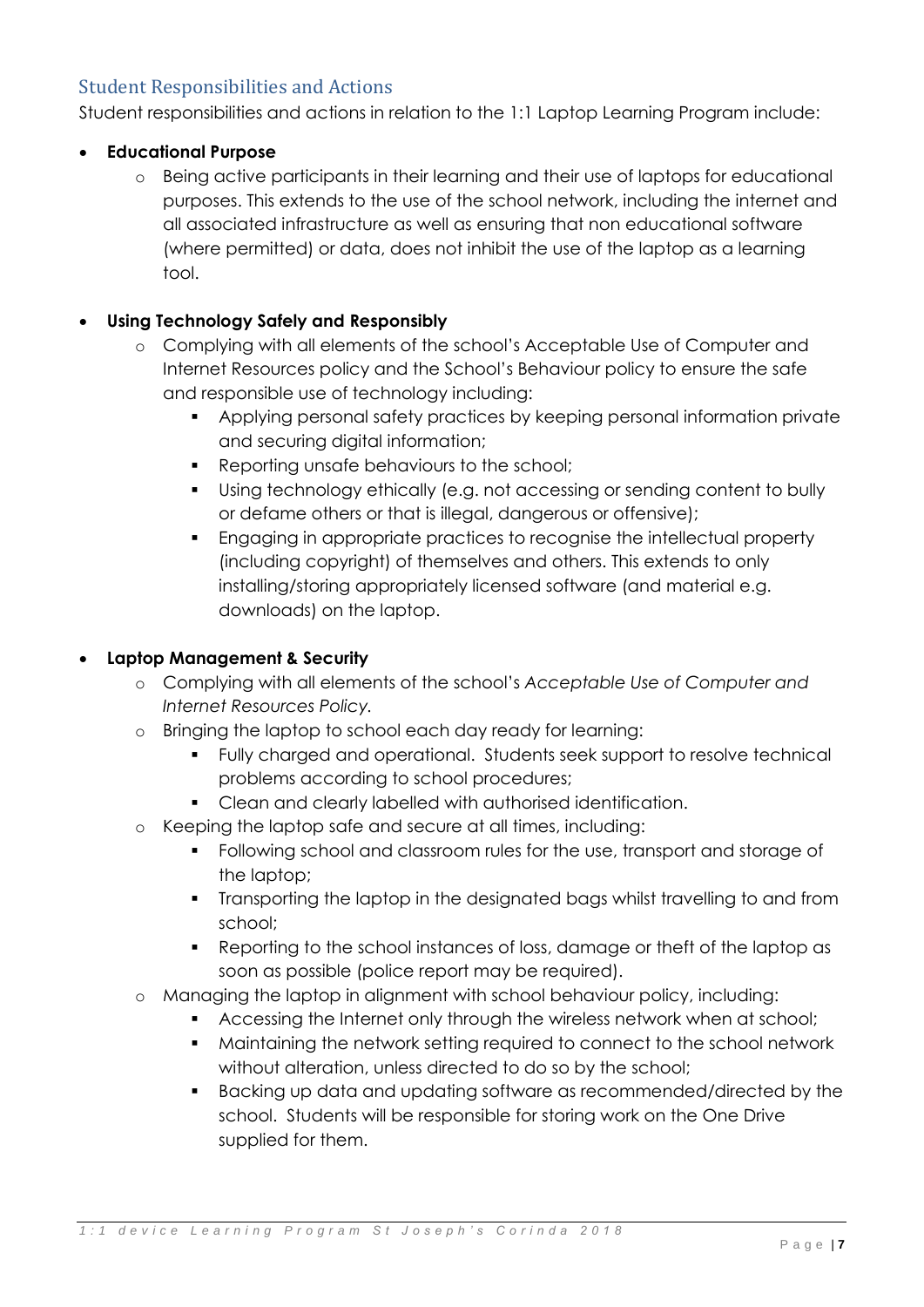## Parent/Caregiver Responsibilities and Actions

Responsibilities and actions for parents in relation to the 1:1 Laptop Learning Program include:

- Maintaining an active interest in their child's education by understanding how technology is being used to support learning.
- Supporting the care and responsible use of technology by:
	- o Working alongside the school to educate their child about safe and responsible use of technology.
	- o Monitoring the use of the laptop outside of school including internet access.
	- o Supporting and reinforcing school policies and procedures including:
		- Acceptable Use of Computer and Internet Resources Policy;
		- **•** School Behaviour Policy;
		- Operational procedures and responsibilities in relation to the 1:1 Laptop Learning Program including ensuring safe and secure storage of the laptop;
		- Acknowledging the schools right to inspect the laptop.
		- Reporting to the school instances of loss, damage or theft of the laptop as soon as possible (police report may be required).
- Ensuring the return/transfer of the laptop at the end of the program of Year 6 or in the event of the student leaving the school prior.
- Meeting financial obligations related to the school's technology levy.

#### Further information

#### **Maintenance**

- The laptops will remain at school until the designated day where parents will have signed the relevant documentation.
- The laptops will, thereafter, be taken home each night with students, and returned each day and after each holiday break. This is except for the Christmas period where the laptops will remain at school for maintenance.

#### **Educational Software**

• The staff reserves the right to review the appropriateness of software installed and sites visited on student laptops.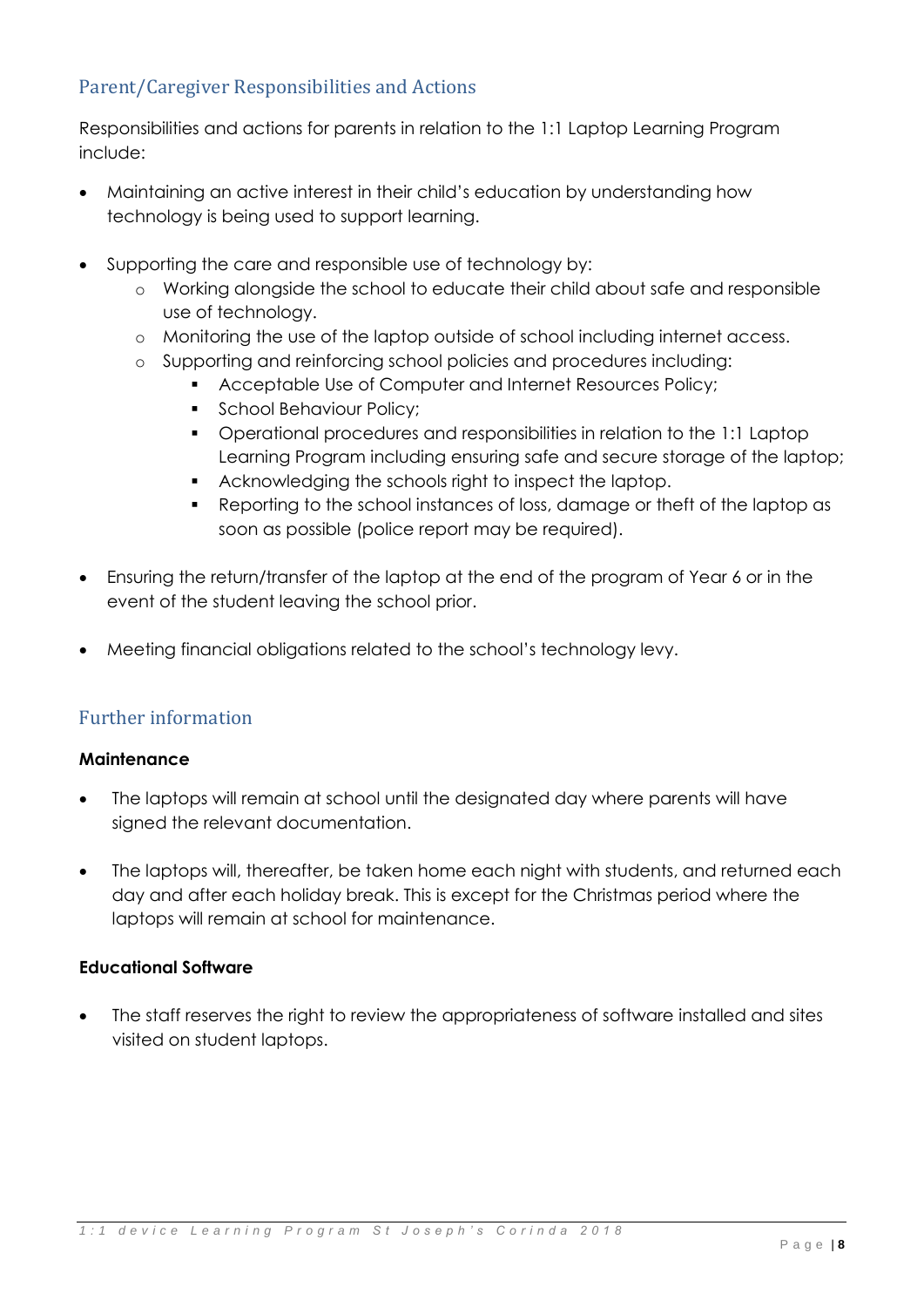#### **Use of the School Wireless Network and Internet Access**

- The School Wireless Network and all associated infrastructure are for educational use of student devices.
- The Internet is only to be accessed through the School Wireless Network while at school (i.e. no mobile network access from student devices).
- Students may access cloud based contemporary resources only under the supervision and guidance of St Joseph's staff.

#### **Loss, Theft and Damage**

- All laptops will be covered by ADP 3 year warranty for up to 3 parts per year. St Joseph's staff will organize the warranty claim from school.
- If the laptop is stolen from school (during school hours), provided that the student has met all their security obligations under this agreement, then the school will organize an insurance claim.
- The school will cover accidental damage at the discretion of the principal.
- Willful damage or continuous damage replacement costs will be covered by the parents.
- It will be the responsibility of the parents to insure for loss, theft and/or damage outside of school hours.
- If computers are lost outside of school hours, it is the responsibility of parents to report this loss by phone or at the school office as soon as it is known to be missing, in compliance with privacy policies.

#### **Repairs and replacements**

• Should a student's laptop ever require repair or replacement, the school will provide a replacement "hot swap" device so the student will not miss ongoing learning opportunities. This laptop is only to be used for the duration of the child's laptop being repaired and the usual acceptable use protocols apply. Parents will be required to sign a separate agreement for the loan of a "hot swap" replacement device.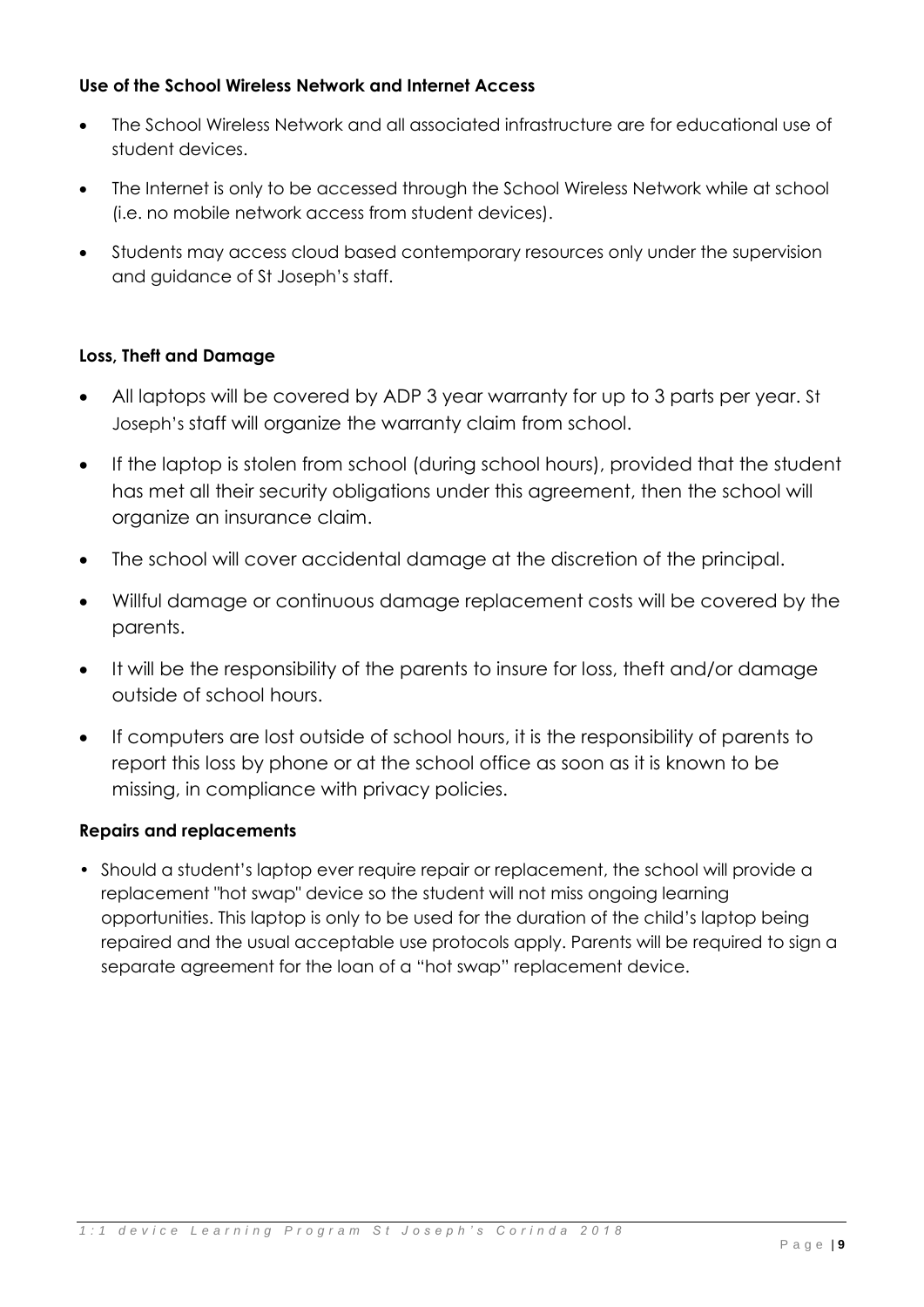

**St Joseph's Catholic Primary School Corinda 1:1 Laptop Learning Program Consent and registration Form**

This Consent Form must be signed by a parent/ caregiver and returned prior to students taking home the laptop as part of the 1:1 Laptop Learning Program.

I confirm that I/we have read and understood the school's:

- Acceptable Use of Computer and Internet Resources policy
- 1:1 policy and guidelines booklet
- 1:1 device Learning Program Student Contract

I confirm that I/we have received the following:

| $\Box$ HP Probook 11EE x360 G2                     |                        |                          |
|----------------------------------------------------|------------------------|--------------------------|
|                                                    |                        |                          |
| Laptop charger Serial number: ____________________ |                        |                          |
| $\Box$ Protective case                             |                        |                          |
| $\Box$ Laptop bag                                  |                        |                          |
| $\Box$ stylus pen                                  |                        |                          |
| Name of child: __________________                  |                        | Class: _________________ |
| Parent/caregiver Name: ____                        |                        |                          |
| Signature: <b>with a signature:</b>                | Date: ________________ |                          |
|                                                    |                        |                          |